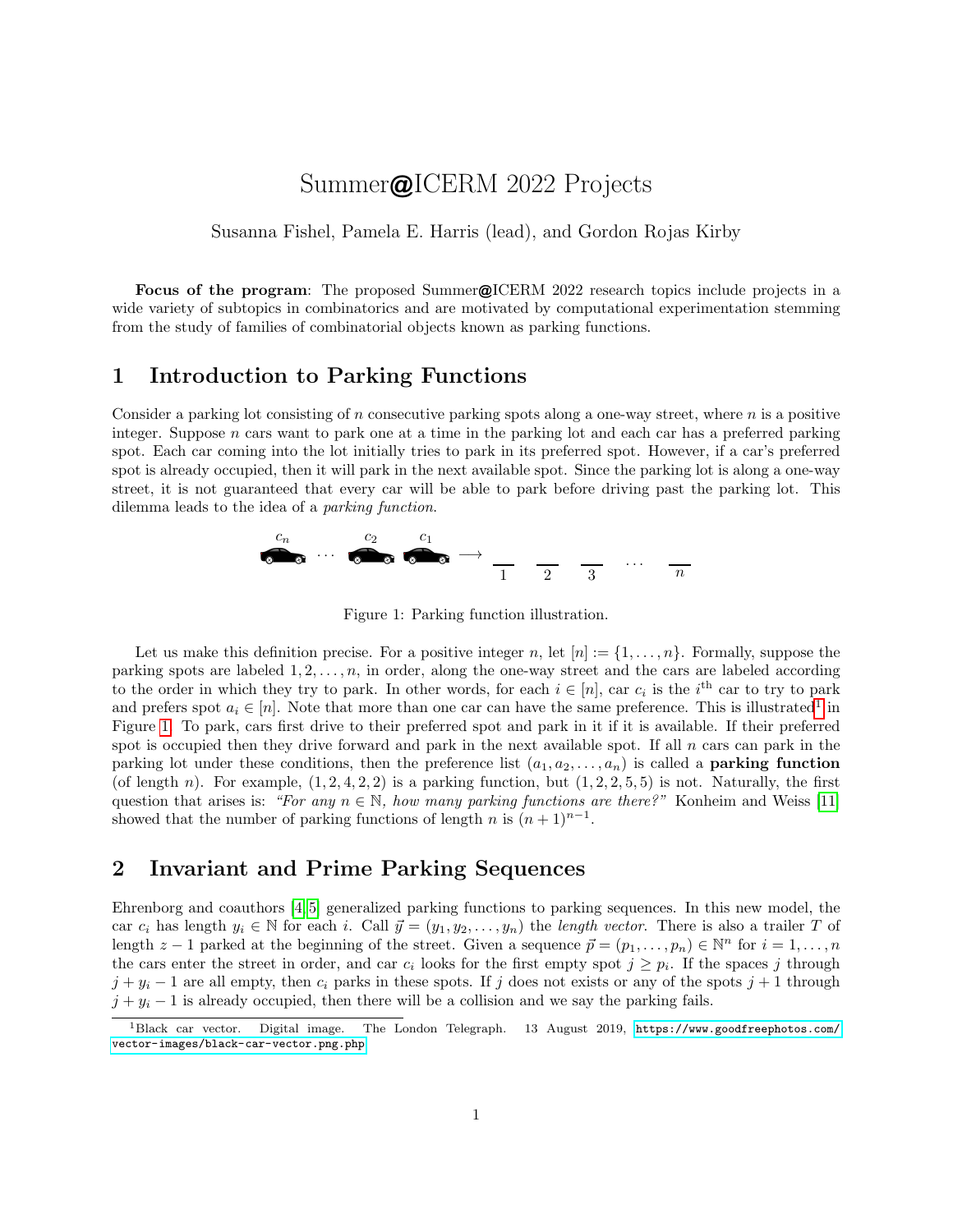Assume there are  $z - 1 + \sum_{i=1}^{n} y_i$  parking spots along the street, with the first  $z - 1$  being occupied by a trailer. The sequence  $\vec{p}$  is called a **parking sequence for**  $(\vec{y}, z)$ , where  $\vec{y} = (y_1, \ldots, y_n)$  if all n cars can park without any collisions. For example,  $\vec{p} = (3, 7, 5, 3)$  is a parking sequence for  $\vec{y} = (1, 2, 2, 3)$  and  $z = 4$ in which cars  $c_1, \ldots, c_n$  and trailer T park in the following configuration.



We can ask the question of which properties of parking functions can be generalized to the setting of parking sequences. For example, all parking functions are invariant under permutation, but not all parking sequences are. Parking sequences which may be arbitrarily rearranged and stay a parking sequence are called **invariant**. Characterizing and counting how many invariant parking sequences there are for a general  $(\vec{y}, z)$ remains an open problem. Additionally, a parking function of length  $n$  is called **prime** if any instance of a 1 may be removed with the result that the remaining entries form a parking sequence of length  $n-1$  and their count is given by  $(n-1)^{n-1}$ . One can generalize this notion to parking sequences by removing an instance of the smallest preference  $p_i$  and its corresponding length.

Adeniran and Yan [\[25\]](#page-5-1) studied parking sequences for special length vectors, specifically the case  $\vec{y}$  =  $(k, k, \ldots, k)$ , the case where  $\vec{y}$  is strictly increasing, and lastly where  $\vec{y}$  is of the form  $(a, \ldots, a, b, \ldots, b)$ . An interesting connection to another generalization of parking functions known as  $\vec{u}$ -parking functions (see [\[12\]](#page-5-2)), in which the cars preferred parking spots must satisfy a condition related to a fixed vector  $\vec{u}$ , was also discovered. In AIM UP <https://sites.google.com/view/aimup/home> a bijection was found between invariant parking sequences for length vectors of the form  $(a, \ldots, a, b)$  and  $\vec{u}$  parking functions, where the vector  $\vec{u}$  depends only on z and n. The bijection leads to a determinantal formula for the invariant parking sequences.

In light of this work we propose the following research projects:

- 1. Consider invariance for other special cases of length vectors and determine the number of such invariant parking sequences with or without a trailer placed at the start of the street.
- 2. Consider cars  $c_1, \ldots, c_n$  with length vector  $\vec{y} = (y_1, \ldots, y_n)$ . How many prime parking sequences for  $(\vec{y}; z)$  are there? An initial approach might be to consider the special case where  $\vec{y} = (k, k, ..., k)$  and then generalize to other cases.

#### 3 k-Naples parking functions

Several generations of REU students (MSRI UP 2019 and AIM UP 2020) have explored k-Naples parking functions. In this generalizations cars are allowed backward movement in the following sense. The parking rule for the parking preference  $\alpha = (a_1, a_2, ..., a_n)$  is as follows. Car  $c_i$  drives to its preferred spot  $a_i$ . If it is unoccupied it parks there. Otherwise, the car backs up one spot at a time up to  $k$  spaces and parks in the first available spot preceding  $a_i$ . However, if none of the spaces  $a_i, a_i - 1, \ldots, a_i - k$  are available then car  $c_i$  proceeds forward to the next available unoccupied spot. If all n cars are able to park in the parking lot under these conditions then we say that  $\alpha$  is a k-Naples parking function.

For example, consider the parking preference  $(3, 1, 3, 4)$ . This is not an ordinary parking function because when car  $c_4$  attempts to park it finds that its preferred spot 4 is occupied by  $c_3$ , and there are no more available parking spaces past spot 4. However,  $(3, 1, 3, 4)$  is a 1-Naples parking function. Cars  $c_1, c_2$  are able to parking in their desired spaces 3 and 1 respectively. Car  $c_3$  finds its preferred spot 3 unavailable but is able to check spot 2 and park there. Then  $c_4$  parks in its desired spot.

In past work REU students gave a description analogous to our first description of parking functions: if we write  $(a_1, \ldots, a_n)$  in decreasing order, then  $a'_i \leq i + k$  [\[3\]](#page-4-2). There is a recursive formula for their enumeration [\[3\]](#page-4-2). In Summer 2020's AIM UP, the students found closed formulas for several special cases. They defined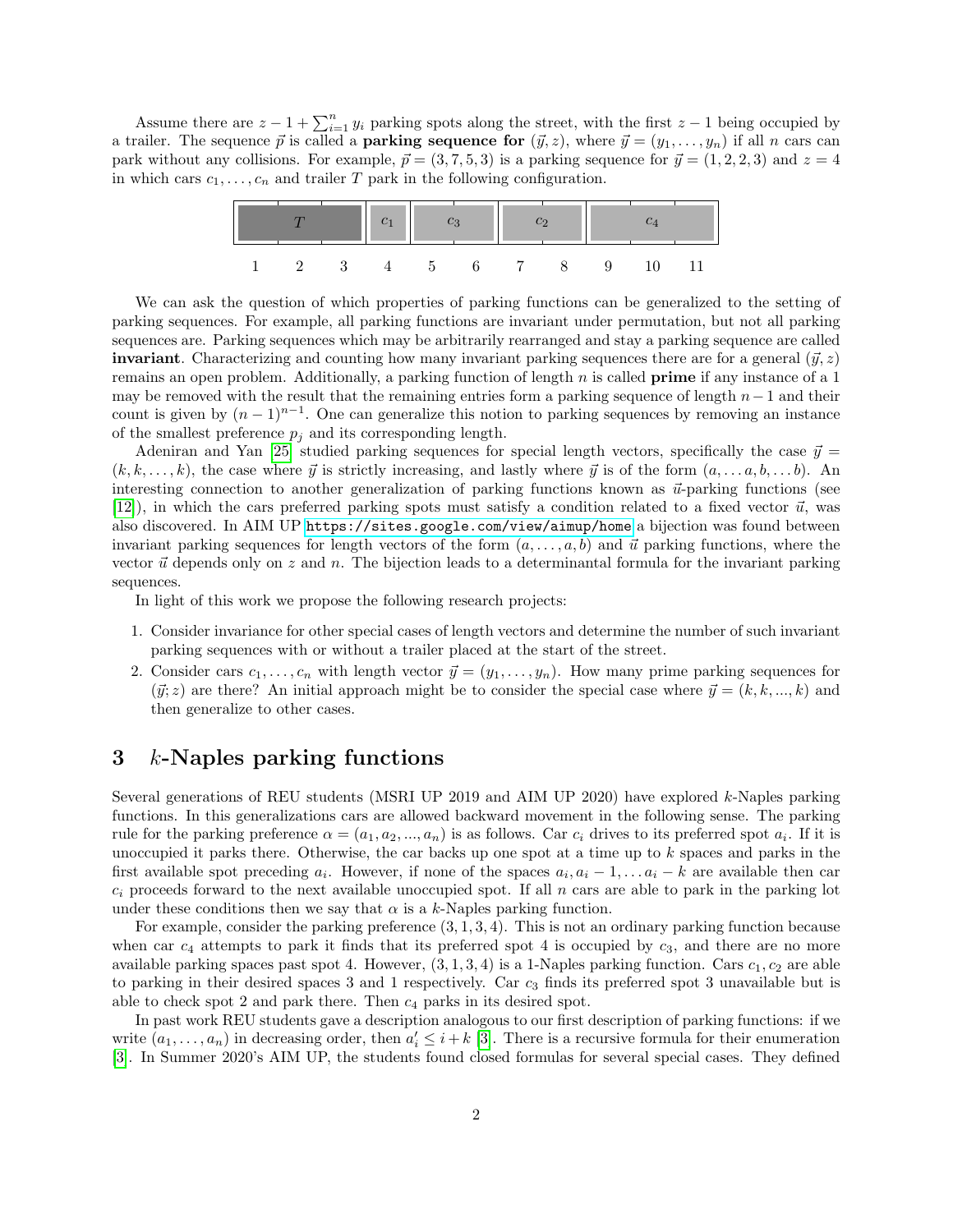a "recording permutation" function, which tracks where the cars park for a preference sequence, and were able to calculate the number of k-Naples parking functions which correspond to a fixed permutations. Much work remains to fully understand k-Naples parking functions. We propose the following research questions:

- 1. Develop generating functions for k-Naples parking functions.
- 2. Study various statistics such as the number of ascents, descents, ties, and displacement of  $k$ -Naples parking functions. Enumerate the number of length  $n \, k$ -Naples parking functions with a fixed number of ascents, descents, ties, displacement.
- 3. Answer a variety of problems stated in [\[3\]](#page-4-2). For example: Let  $B_{n,k}$  be the set of all k-Naples parking functions of length n such that if cars  $c_1, \ldots, c_{i-1}$  have already filled spaces  $1, \ldots, a_i$ , then there is no car  $c_i$  with a parking preference  $1 \leq a_i \leq k$ . Find a closed formula to count the number of elements in the compliment of  $B_{n,k}$  in  $PP_n$  (parking preferences).

# 4 Parking Functions and Posets

We propose to continue the study of Stanley's bijection between maximal chains in the noncrossing partition poset  $NC_n$  and parking functions. We will restrict the bijection to subposets of  $NC_n$ , given by bond lattices of certain graphs.

To concretely describe the problem we recall that a partition of a set  $S$  is a collection of disjoint, nonempty subsets of  $S$  whose union is  $S$ . The subsets in the set partition are called its blocks. Recall that a simple graph  $G = (V, E)$  is a set of vertices V along with a set E of two element subsets of V, called edges. Suppose  $W \subseteq V$ . The graph induced by W, denoted  $G|_W$ , is the graph with vertex set W and edges contained in W. An graph is connected if for any pair of vertices x and y, there is a sequence of vertices  $x_0 = x, x_1, \ldots, x_k = y$ such that  $\{x_i, x_{i+1}\}\$ is an edge for  $0 \le i \le k-1$ . The elements of the bond partially ordered set (poset)  $BL(G)$  [\[6\]](#page-4-3) of the simple graph G are the set partitions of  $\{B_1, \ldots, B_j\}$  of V such that  $G|_{B_i}$  is connected for  $1 \leq i \leq j$ . The partial order is given by reverse refinement: a set partition  $\pi$  is less than the partition  $\sigma$  if every block of  $\pi$  is contained in a block of  $\sigma$ .

With this background at hand we can now describe Stanley's bijection: A partition of the set  $[n]$  $\{1,\ldots,n\}$  is called *noncrossing* if there do not exist  $1 \leq a < b < c < d \leq n$  such that a and c are in the same block and b and d are in the same block. The set of noncrossing partitions of  $[n]$  ordered by reverse refinement is called the noncrossing partition or Krewaras poset and denoted  $NC_n$ . A maximal chain in a poset is a sequence of elements  $x_0 < x_1 < \cdots < x_k$  which is maximal under inclusion. Stanley [\[7\]](#page-4-4) showed that the number of maximal chains of  $NC_n$  is the same as the number of parking functions of length n with a bijection.

It is known that for certain graphs  $G$ , the bond poset  $BL(G)$  is an induced subposet of the noncrossing partition poset. In AIM UP <https://sites.google.com/view/aimup/home>, we characterized such graphs. We also found several families (paths, cycles) of graphs where the restriction of Stanley's bijection to the bond lattice of the graph produced interesting classes of parking functions. Additionally, in [\[2\]](#page-4-5), a paper resulting from an REU, the authors defined a different subposet of the noncrossing partition lattice based on Stanley's bijection and certain parking functions. They decomposed it as a product of posets, characterized its intervals, and found its Möbius functions, among many results. They made a conjecture about its order complex, proved in [\[8\]](#page-5-3).

With this in mind we propose the following research questions:

- 1. How similar is the poset in [\[2\]](#page-4-5) to the bond posets found in AIM UP? Can we ask similar questions?
- 2. Graphs that "look like" triangulations of a convex polygon produce maximal bond subposets of the noncrossing lattices. Which parking functions do these produce?
- 3. We have enumerated the parking functions for certain graphs. Can we do it for others? The numbers grow quickly and we'll need good programs.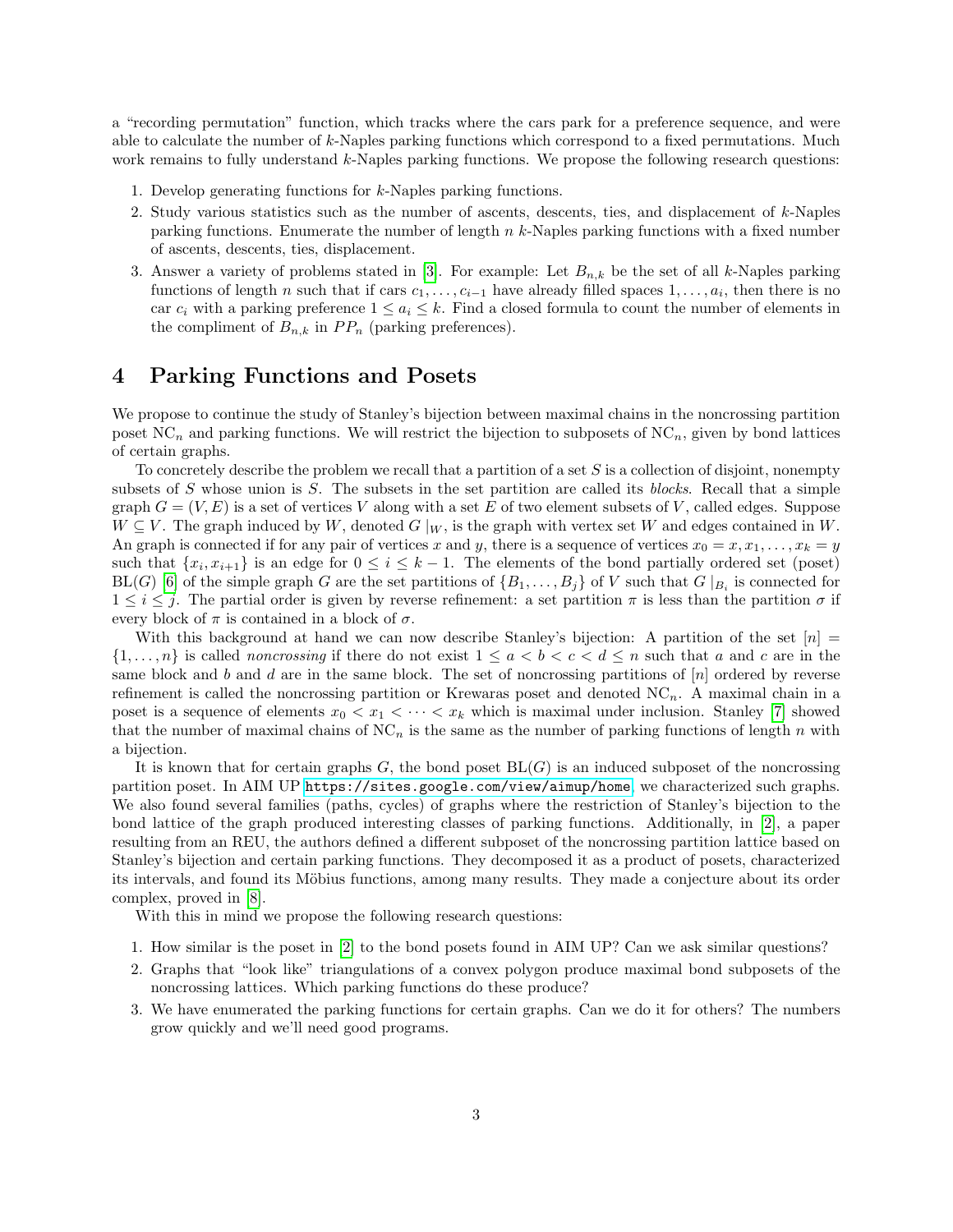# 5 G-parking functions

In 2004 Postnikov and Shapiro [\[23\]](#page-5-4) introduced a new generalization of parking functions, G-parking functions associated to a connected directed graph. In this setting we let G be a graph with vertex set  $[n]_0 =$  $\{0, 1, 2, \ldots, n\}$ , where multiple edges and loops are allowed. We think of the vertex 0 as the root and denote directed edges by an ordered pair of of vertices  $(i, j)$ , where i is the tail and j is the head. For a vertex i the indegree indeg(i) is the number of edges with tail i and the *outdegree* outdeg(i) is the number of edges with head *i*. Addtionally, for any subset  $U \subseteq [n]$  and  $i \in U$  we define outdeg<sub>U</sub>(i) to be  $|\{(i,j) \in E(G) | j \notin U\}|$ . Then a G-parking function is a function  $f : [n] \to \mathbb{Z}_{\geq 0}$  such that for every subset of the vertices  $U \subseteq [n]$ there exists a vertex  $i \in U$  such that  $f(i) < \text{outdeg}_U(i)$ . In particular, viewing the complete graph  $K_{n+1}$  as a directed graph on  $[n]_0$  with one directed edge  $(i, j)$  for every  $i \neq j$ , we can see that a  $f : [n] \to \mathbb{Z}_{\geq 0}$  is a G-parking function if and only if  $(f(1), f(2), \ldots, f(n))$  is an ordinary parking function.

There is an interesting relation between G-parking functions and *chip-firing games* and hyperplane arrangements which we propose to study. We can describe a simple version of the chip-firing game on undirected graphs, where we allow multiple edges but no loops. Let G be a connected graph on the vertex set  $[n]_0$ , where 0 is the root. A *chip configuration* for G is any nonnegative integer vector  $\mathbf{c} = (c_1, \ldots, c_n)$ , where we interpret c as recording the number of "chips" located at each non-root vertex of  $G$ . A vertex  $v$  is said to be unstable if the number of chips at v is at least the number of neighbors of v, and a configuration is said to be stable if all non-root vertex is unstable. An unstable vertex may v fire by sending one chip to each of its neighbors. This results in a new configuration **c**' such that  $c_i' = c_i - \deg(i)$  and  $c_j' = c_j + e(i, j)$ , where  $e(i, j)$  is the number of entries between i and j.



Figure 2: Firing at the red and blue unstable vertices

We may also consider a simultaneous firing at multiple vertices called a cluster-fire, and we call a configuration c *superstable* if there are no legal cluster-fires from c. It is know that if G is a graph with sink vertex 0, then the G-parking functions of G are precisely the set of superstable configurations of  $G$ , see [\[26\]](#page-5-5) for example.



Figure 3: A cluster-fire at the blue vertices in the stable but not superstable configuration.

Geometrically, we can relate  $G$ -parking functions to a certain hyperplane arrangements known as  $G$ - $Shi$ arrangements. Given a graph  $G = (V, E)$  on n vertices, the G-Shi arrangement is the hyperplane arrangement in  $\mathbb{R}^n$  consisting of hyperplanes

$$
\{x_i = x_j, x_i = x_j + 1 \mid i < j, i, j \in E\}.
$$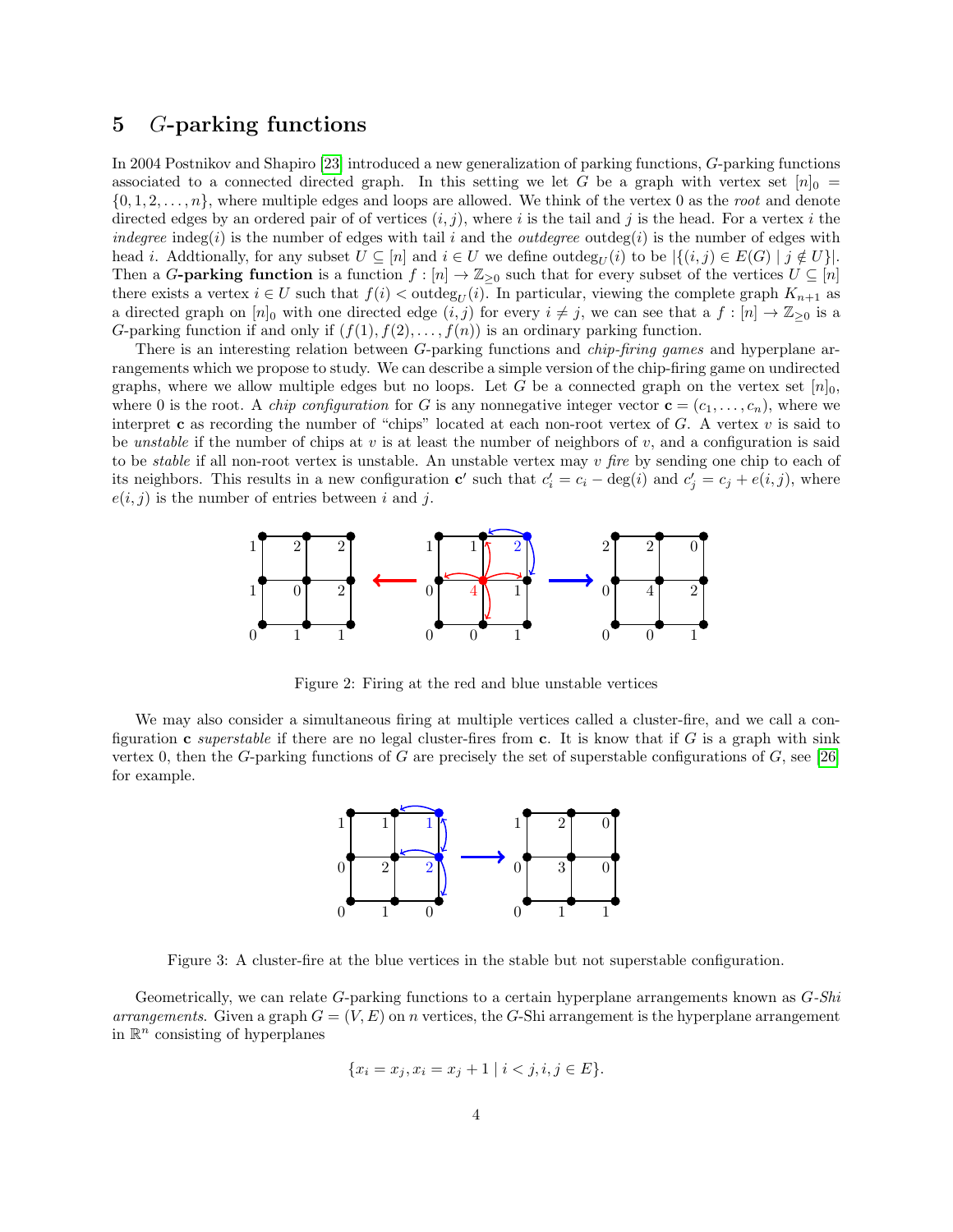Pak and Stanley [\[27\]](#page-5-6) showed for  $G = K_{n+1}$  there is a labeling of the regions of the G-Shi arrangement in terms of ordinary parking functions. In fact, this construction can be extended to any graph  $G$ , and it turns out that the regions labels that appear are precisely  $G * 0$ -parking functions or equivalently the superstable configurations of  $G*0$  [\[26\]](#page-5-5). For example in Figure [4](#page-4-6) we have that G is a path graph on 3 vertices with edges  ${1, 2}$  and  ${2, 3}$  accordingly the G-Shi arrangement consists of the hyperplanes

$$
x_1 = x_2
$$
,  $x_1 = x_2 + 1$ ,  $x_2 = x_3$ , and  $x_2 = x_3 + 1$ .

Figure [4](#page-4-6) depicts a projection of this hyperplane arrangement onto  $\mathbb{R}^2$ . The labels in each of the regions then correspond to ordered triples  $f(0)f(1)f(2)$ , which define a  $(G * 0)$ -parking function  $f : [3] \rightarrow \mathbb{Z}_{\geq 0}$ . Note however, that this is not a bijective correspondence, as the  $(G*0)$ -parking function 010 appears twice. More work remains to better understand this correspondence.



<span id="page-4-6"></span>Figure 4: The labeling of the G-Shi arrangement in terms of  $(G * 0)$ -parking functions.

With this in mind and the open problems mentioned in [\[26\]](#page-5-5) we propose the following questions for future investigation:

- 1. Classify when the regions of a G-shi arrangement are in bijective correspondence with the  $(G * 0)$ parking functions.
- 2. Prove directly that the labels of the G-Shi labeling are componentwise downward closed.
- 3. Combinatorially connect these families of stable configurations to higher-dimensional trees.

# References

- [1] Alyson Baumgardner, The Naples Parking Function (2019). ↑
- <span id="page-4-5"></span>[2] Melody Bruce, Michael Dougherty, Max Hlavacek, Ryo Kudo, and Ian Nicolas, A decomposition of parking functions by undesired spaces, Electron. J. Combin. 23 (2016), no. 3, Paper 3.32, 22, DOI 10.37236/5940. MR3558069 ↑3
- <span id="page-4-2"></span>[3] Pamela E. Harris Alex Christensen Zakiya Jones, A generalization of parking functions with backward movement, The Electronic Journal of Combinatorics  $27(1)$  (2020), #P1.33, DOI https://www.combinatorics.org/ojs/index.php/eljc/article/view/v27i1p33/8024. ↑2, 3
- <span id="page-4-0"></span>[4] R. Ehrenborg and A. Happ, Parking cars of different sizes, Amer. Math. Monthly 23 (2016), 1045–1048. ↑1
- <span id="page-4-1"></span>[5] , Parking cars after a trailer, Australasian Journal of Combinatorics 70 (2018), no. 3, 402–406. ↑1
- <span id="page-4-3"></span>[6] Gian-Carlo Rota, On the foundations of combinatorial theory. I. Theory of Möbius functions, Z. Wahrscheinlichkeitstheorie und Verw. Gebiete 2 (1964), 340–368 (1964), DOI 10.1007/BF00531932. MR174487 ↑3
- <span id="page-4-4"></span>[7] Richard P. Stanley, Parking functions and noncrossing partitions, 1997, pp. Research Paper 20, approx. 14. The Wilf Festschrift (Philadelphia, PA, 1996). ↑3